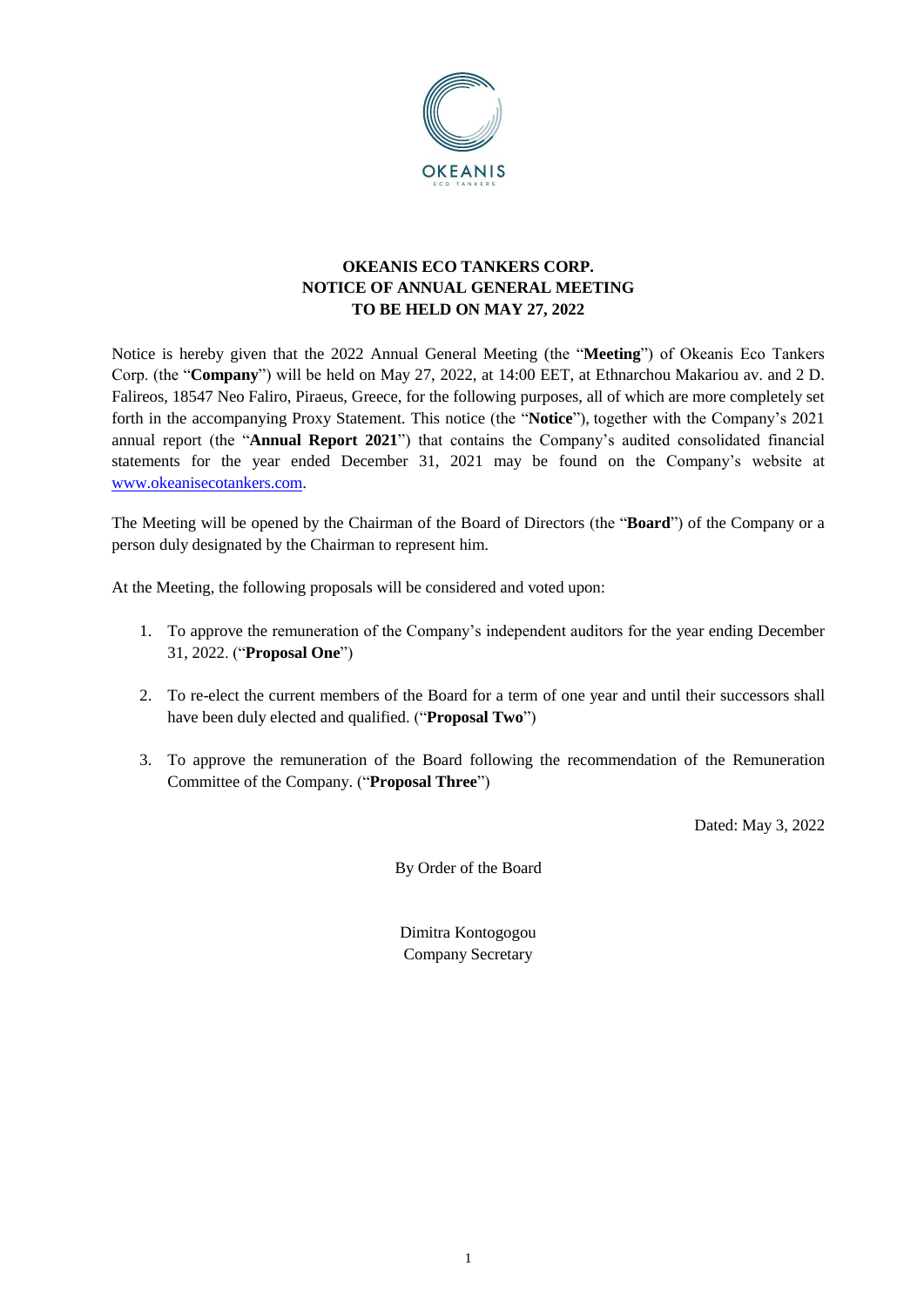### WHO MAY VOTE:

Each shareholder has the right to vote for the number of shares owned by the shareholder and registered on an account in the Euronext Securities Oslo (ESO) at close of business May 24, 2022 as the record date for the determination of the shareholders to attend and vote at the Meeting or any adjournment thereof.

To constitute a quorum, there must be present either in person or by proxy shareholders of record holding at least one-third of the shares issued and outstanding and entitled to vote at the Meeting. If less than a quorum is present, a majority of those shares present either in person or by proxy will have the power to adjourn the Meeting until a quorum is present.

Provided that a quorum is present, the affirmative vote of the majority of the votes present or represented by proxy and entitled to vote at the Meeting is required**.**

**IT IS IMPORTANT TO VOTE. WHETHER OR NOT YOU PLAN TO ATTEND THE ANNUAL MEETING, PLEASE COMPLETE, DATE, SIGN AND RETURN THE ENCLOSED PROXY. THE VOTE OF EVERY SHAREHOLDER IS IMPORTANT AND YOUR COOPERATION IN RETURNING YOUR EXECUTED PROXY PROMPTLY WILL BE APPRECIATED. ANY SIGNED PROXY RETURNED AND NOT COMPLETED WILL BE VOTED IN FAVOR OF ALL THE PROPOSALS PRESENTED IN THE PROXY STATEMENT.**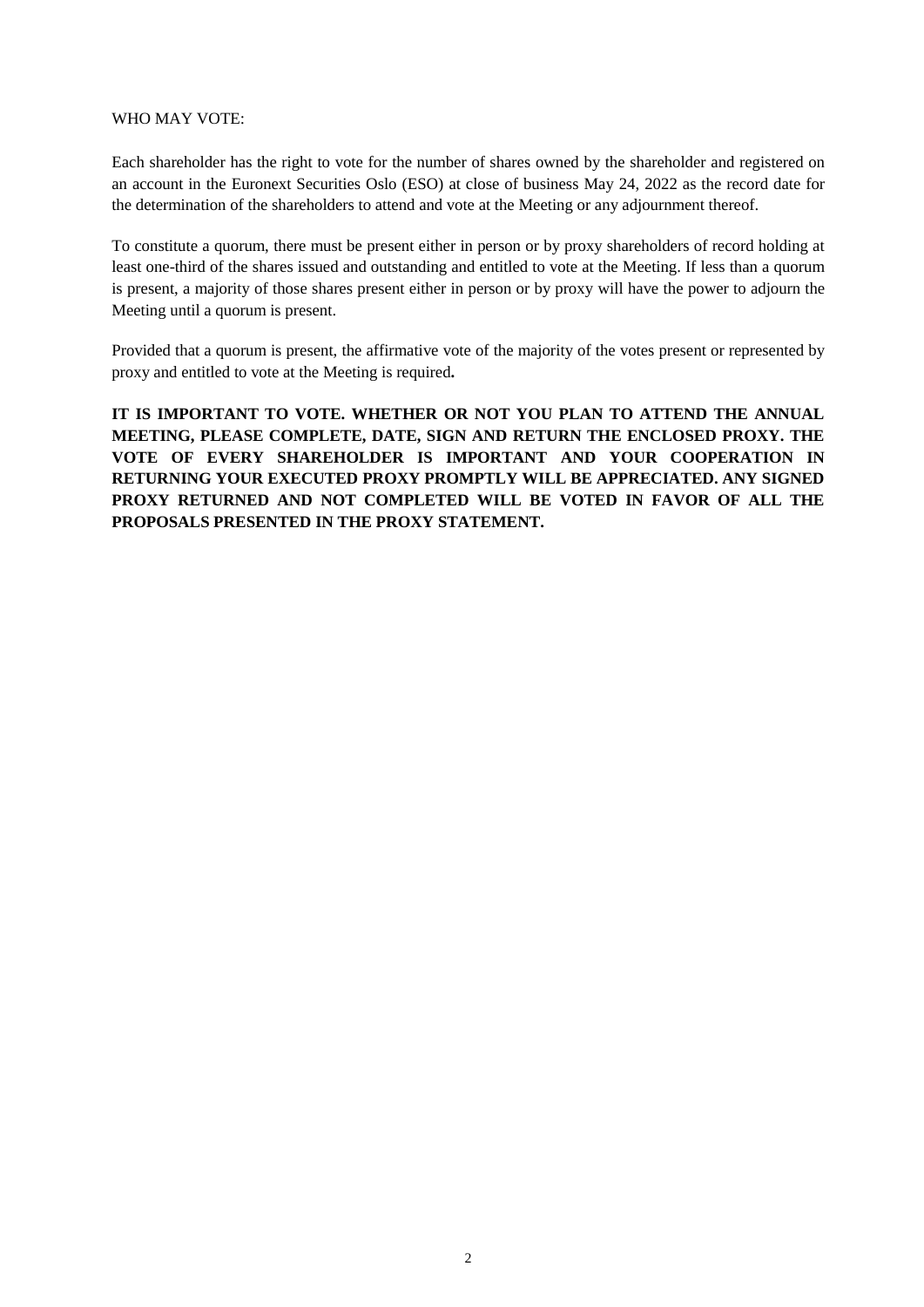## **OKEANIS ECO TANKERS CORP. \_\_\_\_\_\_\_\_\_\_\_\_\_\_\_\_\_\_\_\_\_\_\_\_\_\_\_\_\_\_\_\_\_**

# **PROXY STATEMENT FOR ANNUAL GENERAL MEETING MAY 27, 2022**

### **INFORMATION CONCERNING SOLICITATION AND VOTING**

**\_\_\_\_\_\_\_\_\_\_\_\_\_\_\_\_\_\_\_\_\_\_\_\_\_\_\_\_\_\_\_\_\_**

#### **Why did you send me this Proxy Statement and this Proxy Vote Instructions?**

We sent you this Proxy Statement and the enclosed Proxy Vote Instructions form because the Company's Board is soliciting your proxy to vote at the Meeting and any adjournments of the Meeting, to be held on May 27, 2022, at 14:00 EET, at Ethnarchou Makariou av. and 2 D. Falireos, 18547 Neo Faliro, Piraeus, Greece for the purposes set forth herein and in the accompanying Notice. These materials together with the Annual Report 2021 that contains the Company's audited consolidated financial statements for the year ended December 31, 2021 may be found on the Company's website at www.okeanisecotankers.com. Any shareholder may receive a hard copy of the Annual Report 2021 free of charge upon written request to the Company (please email the Secretary of the Company at dgk@okeanisecotankers.com).

This Information Statement contains the information that you need to know in order to vote as well as information that the Board believes to be material in deciding whether or not to vote for the proposals of the Company.

#### **Who can vote?**

Only shareholders who own the Company's common shares and are registered in the Euronext Securities Oslo (formerly Euronext Oslo, formerly Verdipapirsentralen ASA (the VPS), the "ESO") at the close of business on May 24, 2022, as the record date, are entitled to vote at the Meeting.

As of the date of the Notice, the Company has 32,890,000 shares issued. The Company's common shares are the only class of voting shares. The shares are listed on the Oslo Børs under the symbol "OET". Shareholders do not need to attend the Meeting to vote for their shares. Shares represented by valid proxies, received within the proxy voting deadline for the Meeting will be voted at the Meeting.

#### **How many votes do I have?**

Each share carries one vote at the Company's Meeting.

#### **How do I vote?**

Pursuant to an agreement with DNB Bank ASA (the "DNB"), DNB is recorded as the sole shareholder in the records of the Company, as nominee on behalf of ESO and maintains, in its role as ESO registrar, a subregister of shareholders in the ESO where the ownership of the shares is registered in book-entry form under their ISIN MHY641771016. As such, any voting by the shareholders recorded in the ESO system will have to be executed through DNB.

In accordance with the provisions of the Registrar Agreement between the Company and DNB, DNB may only vote at general meetings in accordance with proxies received from the shareholders recorded in ESO.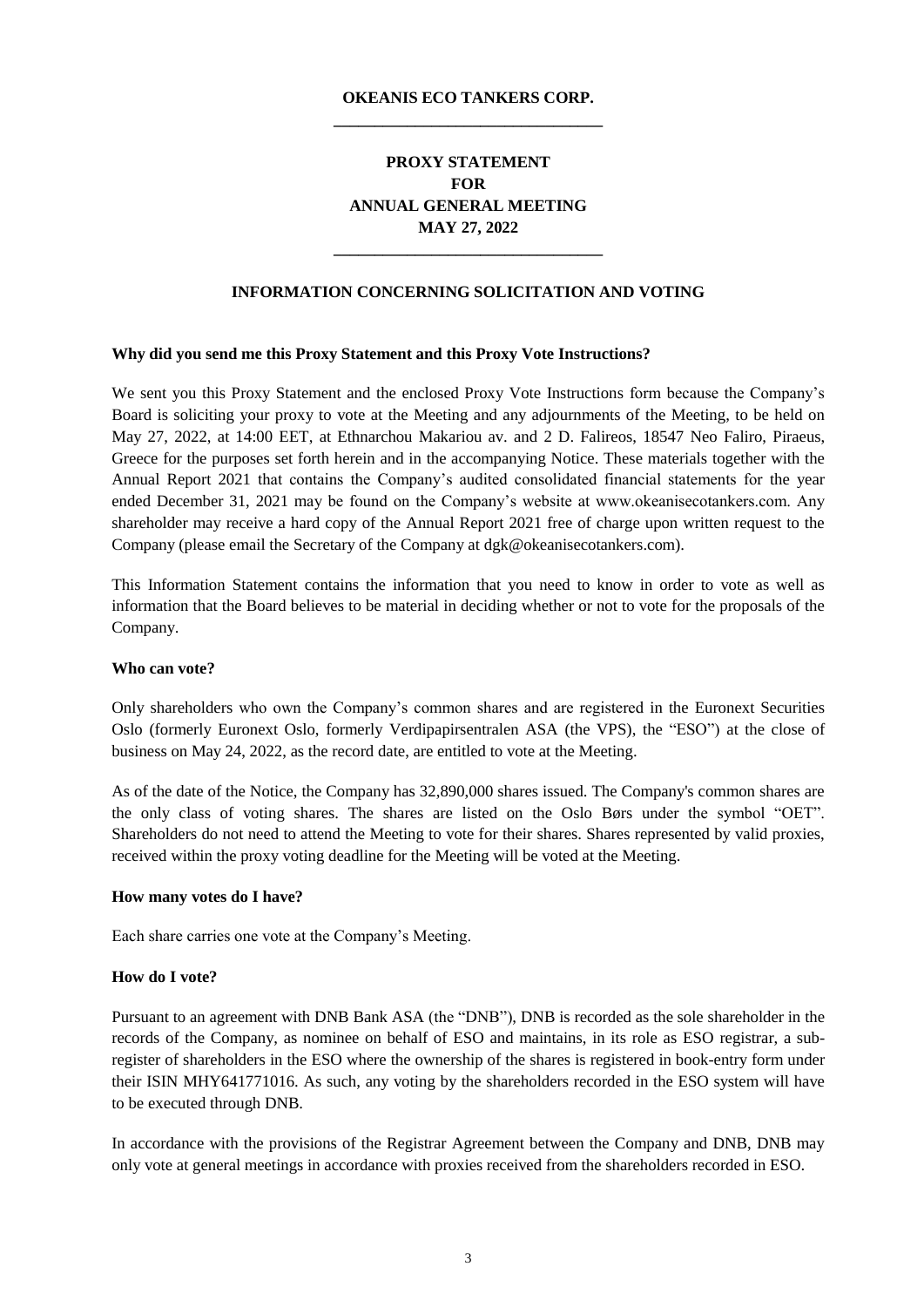Shareholders registered in the ESO must follow the instructions set out in the Proxy Vote Instructions form attached and vote by proxy, to be completed, signed and returned:

- (a) by e-mail, to the e-mail address:  $\text{vote@dhb.no}$
- (b) by ordinary mail to the postal address: DNB Bank ASA, Global Companies Registrars Section, P.O. Box 1600 Sentrum, 0021 Oslo, Norway.

so that it is received no later than at 12:00 CET on May 25, 2022.

Alternatively, if you attend the Meeting you may vote in person. In this case you will receive a Power of Attorney from DNB authorizing you to vote at the Meeting. Notice of attendance must be received by DNB no later than 12:00 (CET) on May 25, 2022, by sending an e-mail to [vote@dnb.no.](mailto:vote@dnb.no) If you have rendered a proxy and then you decide to attend in person you may revoke the proxy.

### **How many votes are required for the approval of each proposal?**

The affirmative vote of the majority of the votes present or represented by proxy and entitled to vote at the Meeting is required.

### **What constitutes a quorum for the Meeting?**

According to Company's Articles of Incorporation, there must be present, either in person or by proxy, shareholders of record holding no less than one-third of the shares issued and outstanding and entitled to vote at the Meeting in order to constitute a quorum.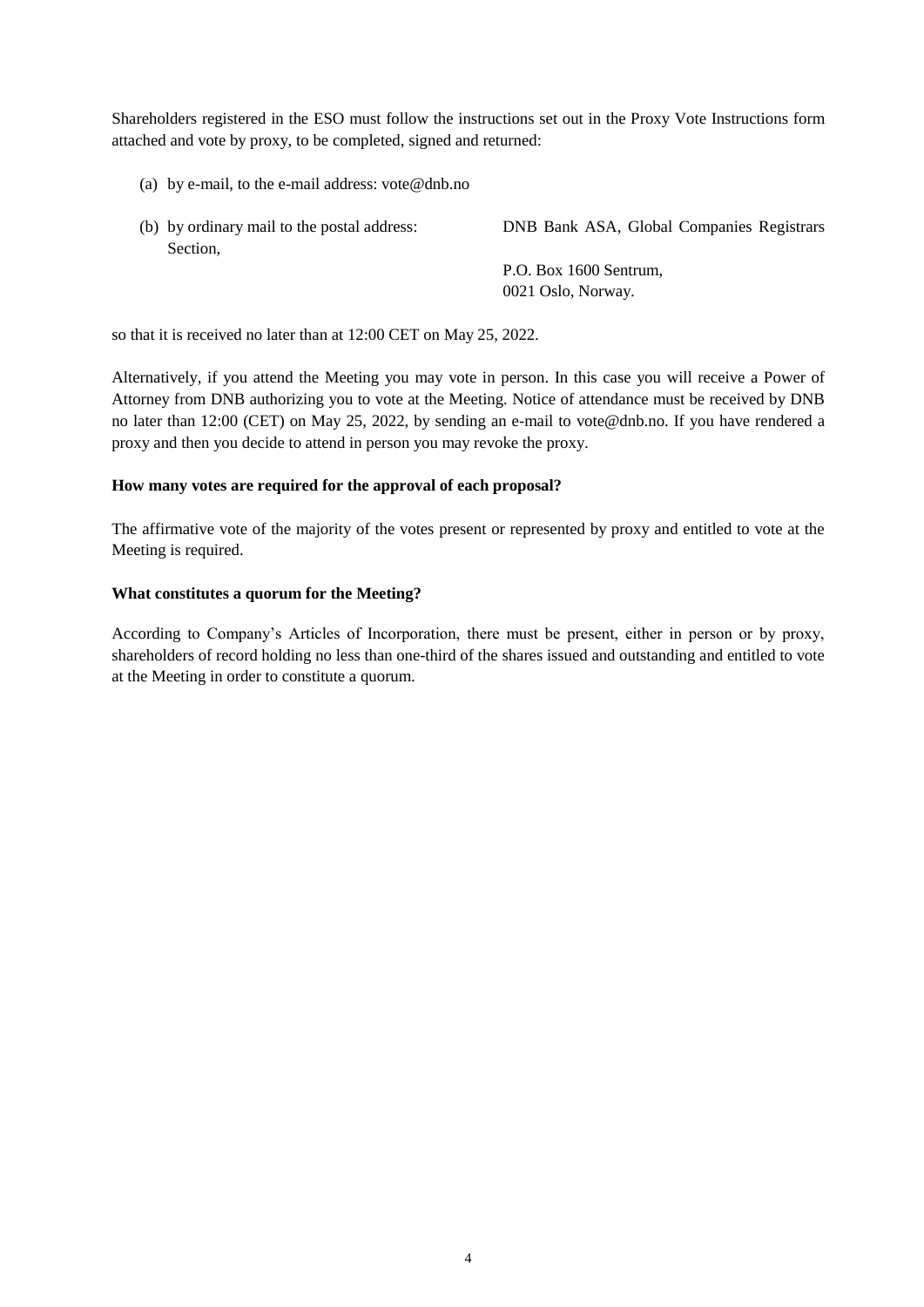### **COMPANY PROPOSALS**

### **Proposal One: To approve the remuneration of the Company's independent auditors for the year ending December 31, 2022.**

The Board will submit for approval at the Meeting the remuneration to the Company's independent auditors, Deloitte Certified Public Accountants S.A., of  $\epsilon$ 185,000 for the audit of the year ending 2022, which includes:

- interim reviews of the Company's financial information, for each of the three fiscal quarters (Q1, Q2, Q3) in fiscal 2022
- annual audit of the Company's consolidated financial statements for the year ending December 31, 2022
- review of the financial information included in the Company's annual report
- review of the Company's system of internal controls

All services rendered by the independent auditors are subject to review by the Audit Committee. The remuneration of the independent auditors has been suggested by the Audit Committee and approved by the Board.

At the Meeting, the Board proposes that the shareholders pass the following resolution:

*"The remuneration of the Company's independent auditors, Deloitte Certified Public Accountants S.A., of €185,000 for the audit of the year ending 2022 is approved".*

## **Proposal Two: To re-elect the current members of the Board for a term of one year and until their successors shall have been duly elected and qualified.**

The Company's Board currently consists of seven directors, Messrs. Ioannis Alafouzos (Chairman), Robert Knapp, Daniel Gold, Joshua Nemser, Charlotte Stratos, John Kittmer and Petros Siakotos. In accordance with article H (b) of the Company's Amended and Restated Articles of Incorporation (the **"Articles of Incorporation"**), Petros Siakotos was elected, unanimously by the Board, as a new member to fill the vacancy occurred after the passing of George Aronis for the unexpired term of the directorship of his predecessor and until his successor shall have been duly elected and qualified. The term of the Board expires at the Meeting.

As provided in the Articles of Incorporation and the Company's Second Amended and Restated Bylaws (the **"Bylaws"**), the directors of the Corporation shall be elected by a plurality of the votes cast at the annual meeting of shareholders by the holders of shares entitled to vote in the election; each director, including the Chairman of the Board, shall be elected to serve for a term of maximum of two years and until his successor shall have been duly elected and qualified, except in the event of his death, resignation, removal, or the earlier termination of his term of office.

The Shareholders have noted that the current Board functions effectively as a collegiate body, every member offering his/her unique experience and expertise. Its composition has demonstrated that the Board can operate independently of any special interests and can properly serve the Company's interests. On this basis it was proposed that the Shareholders re-elect the current Board for another term of one year and until their successors shall have been duly elected and qualified. Biographical details of all the Directors standing for re-election are provided in the Annual Report 2021 and may be found on the Company's website at [www.okeanisecotankers.com.](http://www.okeanisecotankers.com/)

At the Meeting, the Board proposes that the shareholders pass the following resolution: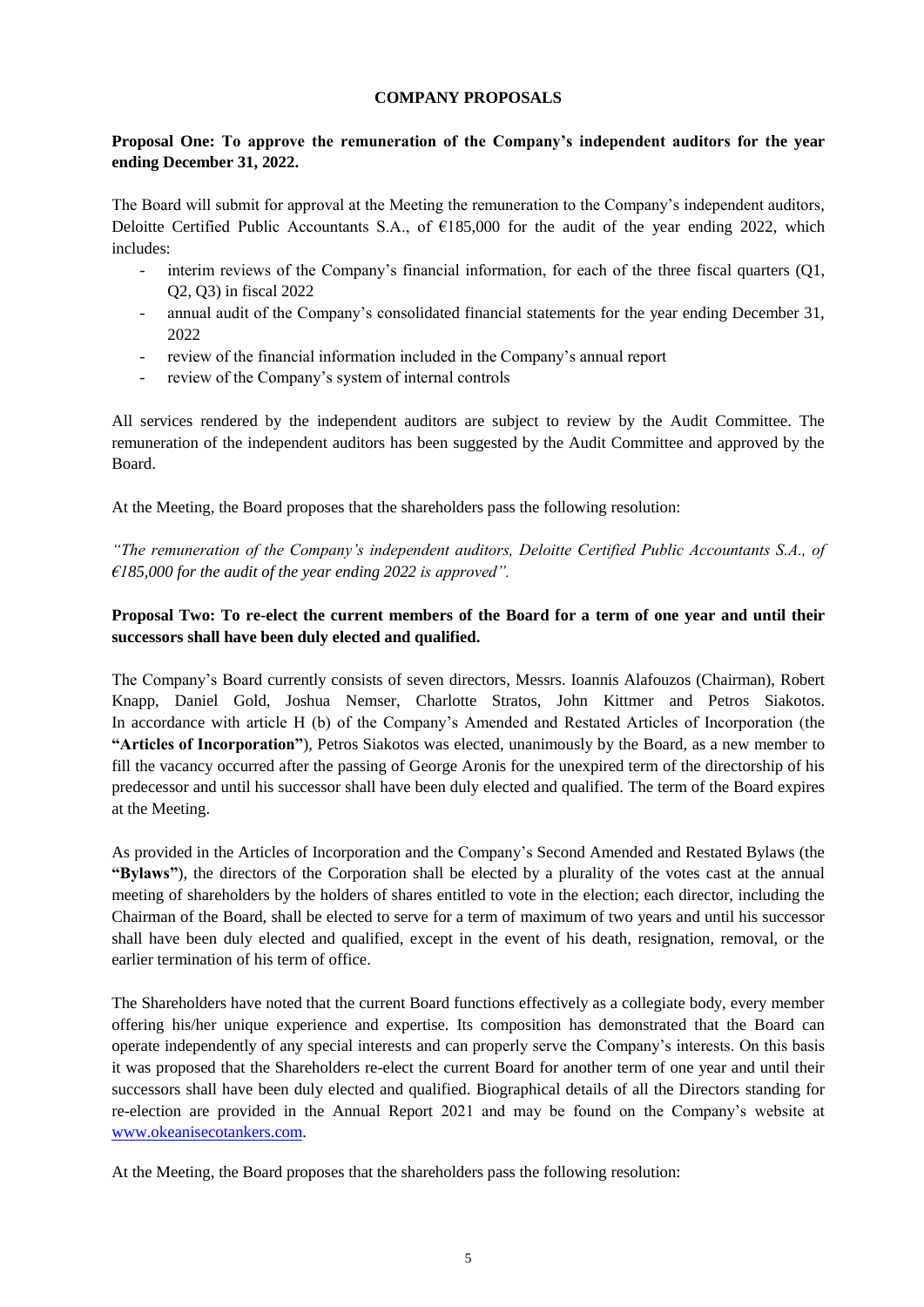*"The current members of the Board are re-elected for a term of one year and until their successors shall have been duly elected and qualified."* 

## **Proposal Three: To approve the remuneration of the Board following the recommendation of the Remuneration Committee of the Company.**

As provided in the Bylaws, the Remuneration Committee of the Company (the "**Remuneration Committee"**) shall propose the amounts which shall be payable to members of the Board and any other compensation paid to them, for attendance at the meetings of the Board and for services rendered to the Corporation. Based on the Remuneration Committee's proposal such amounts are to be fixed, in their discretion, by the shareholders at the annual meeting of shareholders.

The Board has considered the proposal of the Remuneration Committee in relation to the remuneration of the Board. A copy of the recommendation of the Remuneration Committee is attached (Appendix I). The proposed amount reflects the Board's responsibility, expertise, time commitment and the complexity of the Company's activities and corresponds to the usual market benchmark for positions of similar responsibility and convolution.

At the Meeting, the Board proposes that the shareholders pass the following resolution:

*"The remuneration of the Board of US\$75,000 per member on an annual basis (except for the Chairman who has waived such right) plus reimbursement for travelling and minor out-of-pocket expenses is approved, following the recommendation of the Remuneration Committee of the Company".*

### **OTHER MATTERS**

The Board is not aware of any other business that will be presented at the Meeting. If any other business is properly brought forth before the Meeting, it is intended that proxies in the accompanying form will be voted in accordance with the judgment of the person or persons named in the proxies.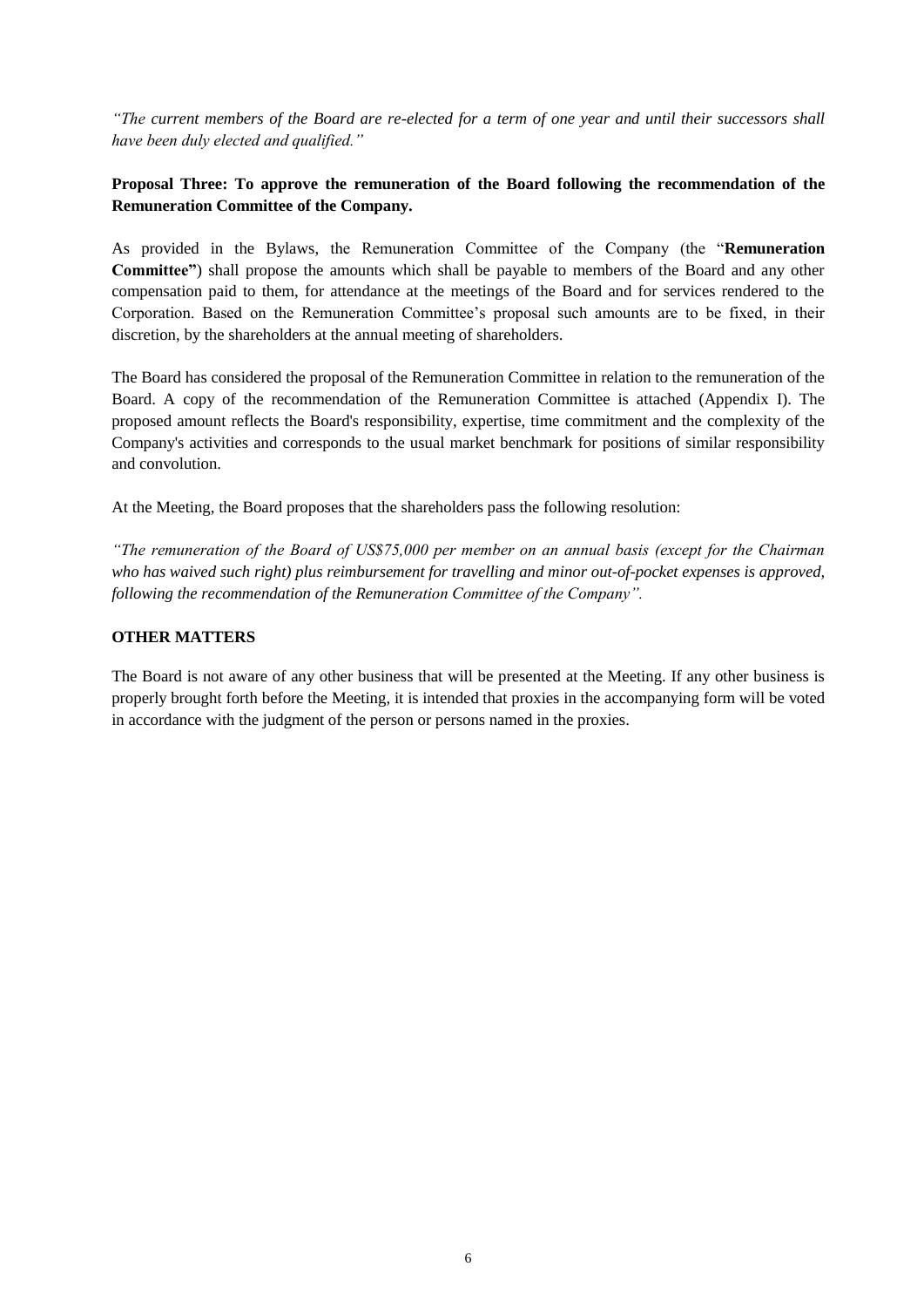

### **PROXY VOTE INSTRUCTIONS**

## **OKEANIS ECO TANKERS CORP. (the "Company")**

## **PROXY SOLICITED FOR ANNUAL MEETING ON MAY 27, 2022**

As you are not recorded in the Company Register of Members, any voting at Annual General Meeting, or alternatively issue of a proxy will have to be executed via DNB Bank ASA ("**DNB**").

The undersigned hereby authorize DNB to constitute and appoint Ioannis Alafouzos, the Chairman of the Meeting, or failing the Chairman of the Meeting, any individual appointed by the Chairman of the Meeting, as his true and lawful agent and proxy, to represent the undersigned at the Annual General Meeting of shareholders of the Company to be held on May 27, 2022 at 14:00 EET, for the purposes set forth below and in the Notice of Annual General Meeting issued by the Company.

**X** Please mark your votes as in this example.

| <b>Resolutions</b>                                               | <b>FOR</b> | <b>AGAINST</b> | <b>ABSTAIN</b> |
|------------------------------------------------------------------|------------|----------------|----------------|
| To approve the remuneration of the Company's<br>1.               |            |                |                |
| independent auditors for the year ending December 31,            |            |                |                |
| 2022.                                                            |            |                |                |
| To re-elect the current members of the Board for a term of<br>2. |            |                |                |
| one year and until their successors shall have been duly         |            |                |                |
| elected and qualified                                            |            |                |                |
| To approve the remuneration of the Board following the<br>3.     |            |                |                |
| recommendation of the Remuneration Committee of the              |            |                |                |
| Company.                                                         |            |                |                |
|                                                                  |            |                |                |
|                                                                  |            |                |                |
|                                                                  |            |                |                |
|                                                                  |            |                |                |
|                                                                  |            |                |                |
|                                                                  |            |                |                |

 $Signature(s)$  Date:

Note: Please sign exactly as name appears below, joint owners should each sign. When signing as attorney, executor, administrator or guardian, please give full title as such.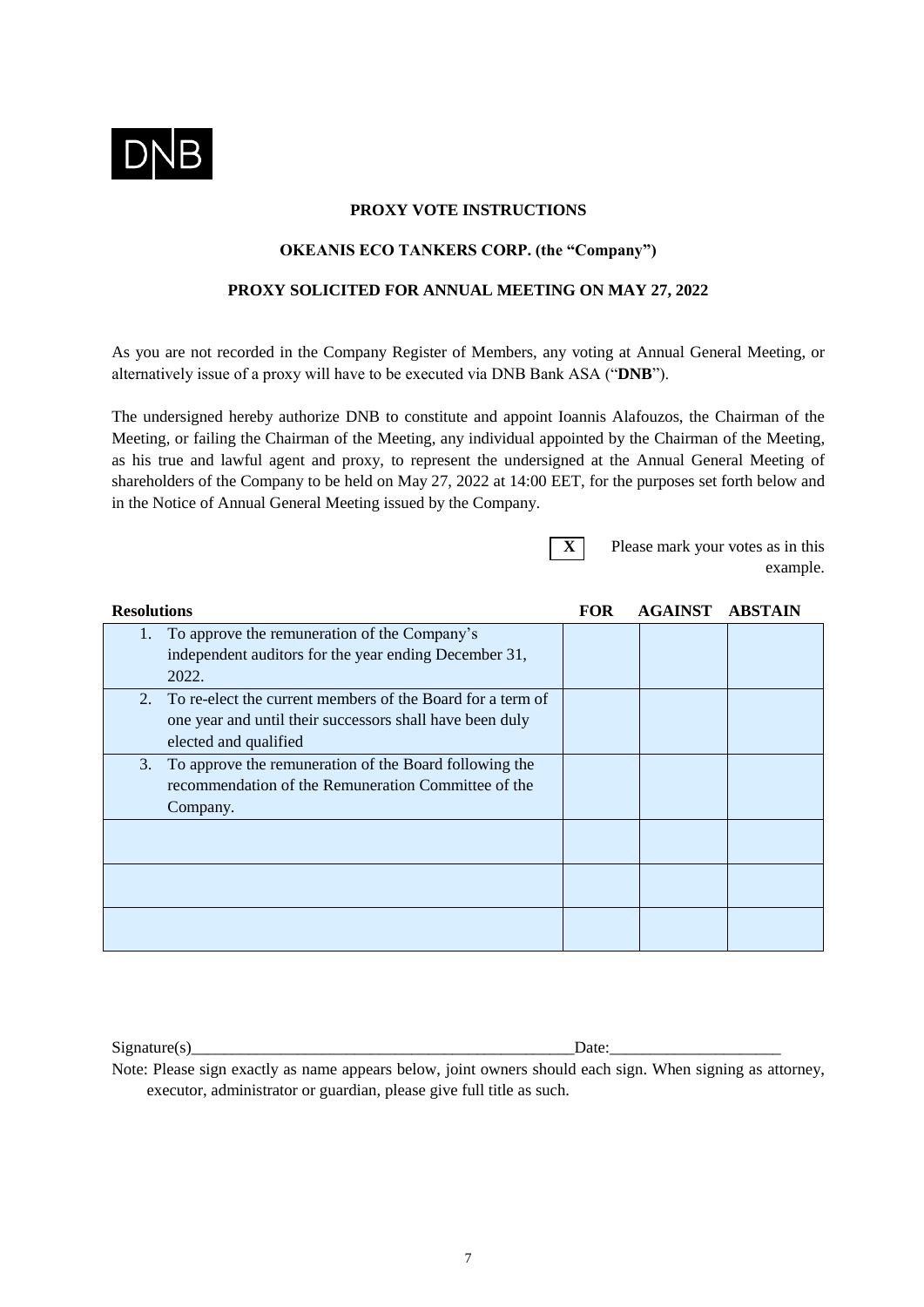Please return your completed and signed proxy, to be received by DNB Bank ASA on or prior to May 25 2022, 12:00 hours Central European Time, either by way of e-mail to e-mail address: [vote@dnb.no](mailto:vote@dnb.no) or by ordinary mail to DNB Bank ASA, Global Companies Registrars Section, P.O. Box 1600 Sentrum, 0021 Oslo, Norway, or if delivery by hand to: DNB Bank ASA, Global Companies Registrars Section., attn.: K. G. Berg, Dronning Eufemias gate 30, 0191 Oslo, Norway. If, however, you decide to attend the Meeting in person you may revoke this proxy at the Meeting.

#### **Important notice:**

This letter does not constitute any recommendations or advice on behalf of, or from DNB Bank ASA. You are recommended to seek legal and/or financial advice from your preferred advisor should you have any questions related to this letter and/or to the information contained in documents to which this letter is attached. You or your advisor may contact the issuer of the documents to which this letter is attached for guidance; this is including, but not limited to, any exercise of (indirect) shareholder rights you may have and/or should want to exercise. DNB Bank ASA may on direct request give technical guidance on how to retire your interest in the issuer of the documents to which this letter is attached from the Norwegian Central Securities Depository (Euronext Securities Oslo, ESO) for the purpose of you being entered into the Register of Members, i.e. the primary register of the issuer referred to, in order for you to exercise any shareholder rights, as applicable, directly against the issuer, or any other third parties, including, but not limited to, any compulsory buy-out ("squeeze out") proceedings or any other legal or litigation proceedings.